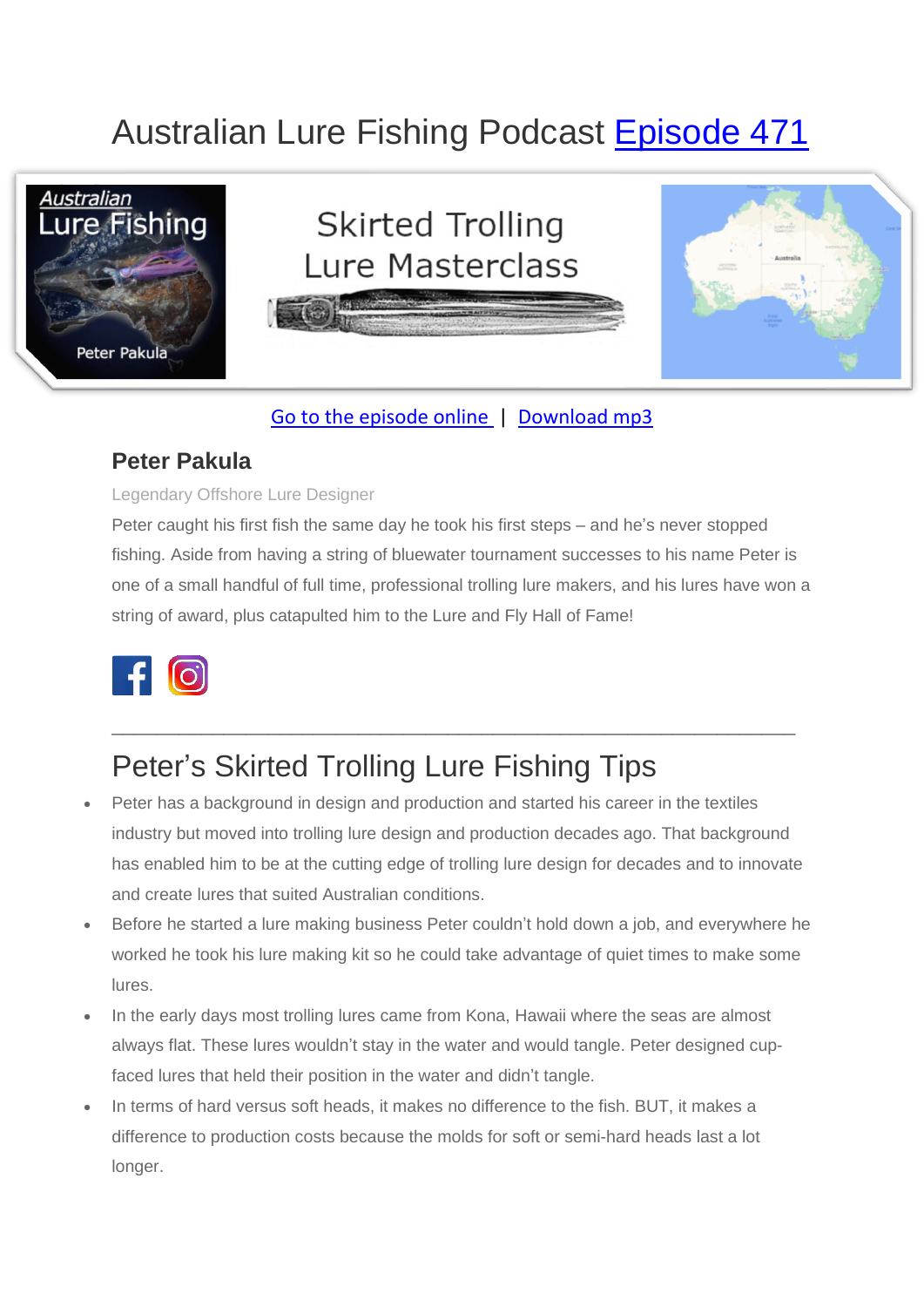- Skirted trolling lures are about getting a reaction bite, not so much about matching the food items that gamefish are feeding on. The idea is to get an aggressive strike rather than get a fish to eat the lure.
- If you're new to skirted trolling lures it's important to get lures that work together. If you purchase multiple lures from multiple lure makers the odds are that they'll all work at different speeds and different conditions. It's worth ringing the lure maker and asking them for a spread of lures that will all work well together.
- There's no such things as a marlin lure, a tuna lure or a wahoo lure. All lures will catch all species, it's really just a matter of matching the size of the lure to the size of bait that the gamefish are typically feeding on in a particular location.
- Pakula makes their own hooks, called Dojo Peche Hooks. For many years the recommended rig was a twin hook shackle rig, but over the past 5 years the single hook swivel rig has become the preferred option, with just the eye of the hook and part of the shank hidden in the skirt. This rig runs true and has yielded some spectacular results.
- In terms of lure colours, Peter's research has indicated that a good fish catching combination is to run a black lure close to the boat, the next closest is a blue lure, then violet, lumo green and finally a variety of colours on the shotgun, furthest from the boat.
- Pukula's latest range of lures have a fish print on the skirt and a head that is "air-keeled" to make them run straighter and truer than a lead-keeled lure.
- Don't waste your money buying lures from a lure maker who won't talk to you about their lures and how to fish them. Price is not necessarily a guide as to the quality of a trolling lure, it's important to talk to the manufacturer and gauge their level of knowledge.
- Peter uses cup-faced lures 90% of the time and bullet style lures only occasionally. Many people believe that bullet lures are necessary for catching tuna, but it's really not the case. The main advantage of a bullet is it can be run anywhere on the wave, while cupfaced lures need to run on the lower 1/3 of the pressure wave to keep them from jumping out of the water.
- 3D printed lures are the future of skirted trolling lures because they enable the lure maker to incorporate design features that can't be achieved by molding.
- The most important thing about skirted lures is that fish don't eat them, they only need to strike them. Most fish will orientate themselves head into the current, so trolling lures into the current gives them plenty of time to inspect and reject a lure. Trolling lures in a zigzag fashion with the current at around 6.5kn through the water forces the fish to react quickly and strike without thinking.